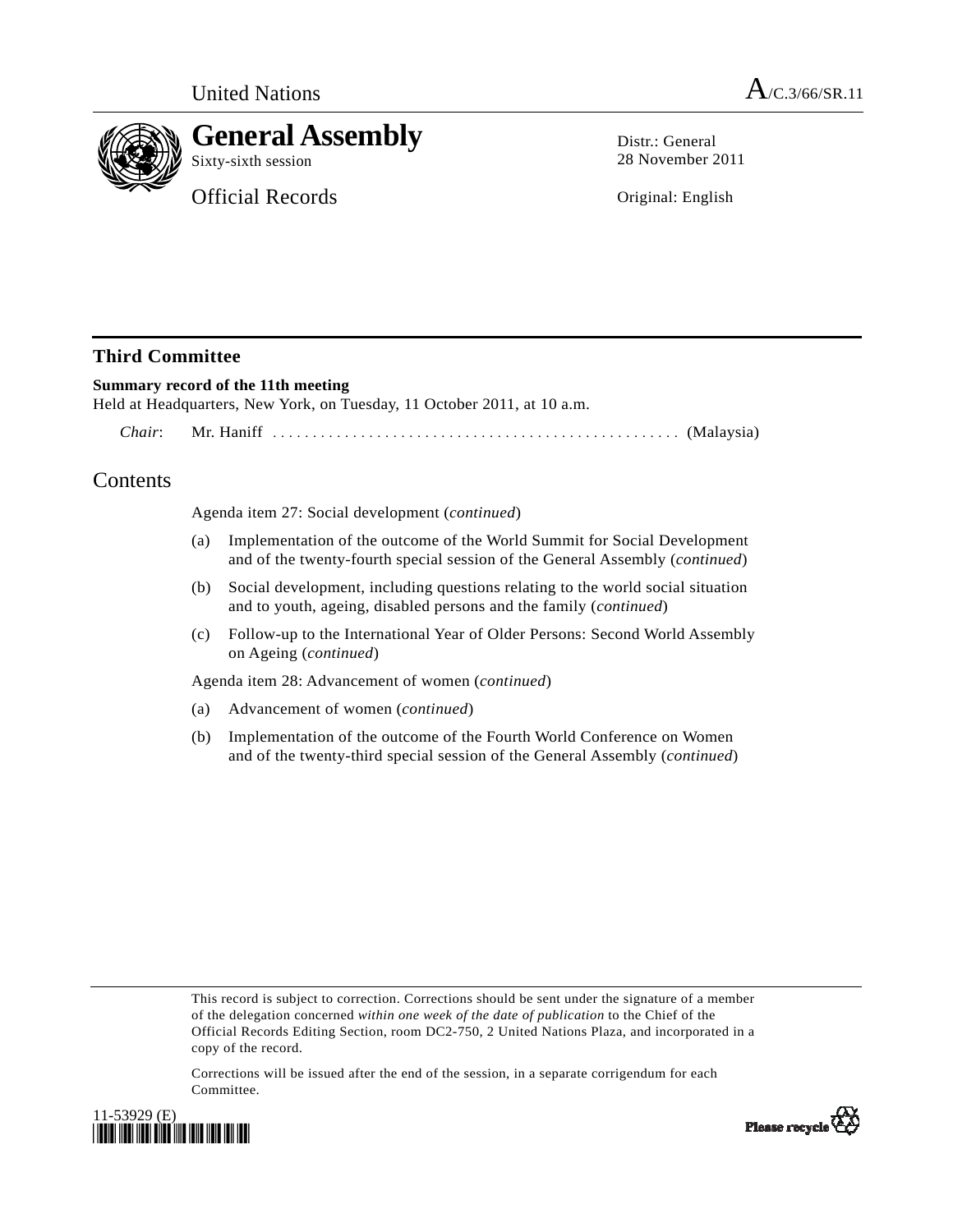*The meeting was called to order at 10.10 a.m.* 

**Agenda item 27: Social development** (*continued*)

- **(a) Implementation of the outcome of the World Summit for Social Development and of the twenty-fourth special session of the General Assembly** (*continued*) (A/C.3/66/L.11)
- **(b) Social development, including questions relating to the world social situation and to youth, ageing, disabled persons and the family**  (*continued*) (A/C.3/66/L.7, L.9 and L.10)
- **(c) Follow-up to the International Year of Older Persons: Second World Assembly on Ageing**  (*continued*) (A/C.3/66/L.13)

*Draft resolution A/C.3/66/L.11: Implementation of the outcome of the World Summit for Social Development and of the twenty-fourth special session of the General Assembly* 

1. **Mr. Cesa** (Argentina), introducing draft resolution A/C.3/66/L.11 on behalf of the Group of 77 and China, said that it attempted to reflect in a balanced manner the measures necessary for the achievement of all social development objectives, and also took into account poverty eradication, which was the theme for the fiftieth session of the Commission for Social Development. The Group of 77 and China looked forward to the adoption of the draft resolution by consensus after a constructive negotiation process with all partners.

### *Draft resolution A/C.3/66/L.7: Policies and programmes involving youth*

2. **Ms. Popovici** (Republic of Moldova), speaking also on behalf of Portugal and Senegal, introduced draft resolution A/C.3/66/L.7, a traditional resolution first launched after the adoption of the 1995 World Programme of Action on Youth that had been adopted by consensus on a biennial basis since then. The current draft contained a new text that focused on the impact of the economic and financial crisis on the development of young people and addressed, inter alia, youth education, participation in decision-making, employment, health and youth with disabilities. Expressing appreciation for the contributions of all delegations to improving the text, and in particular that of youth delegates, she hoped that the upcoming informal meetings on the draft resolution would be

constructive and that the draft resolution would be adopted by consensus.

3. **Mr. Gustafik** (Secretary of the Committee) said that Azerbaijan, Croatia and Guatemala had joined the sponsors of draft resolution A/C.3/66/L.7.

#### *Draft resolution A/C.3/66/L.9: Cooperatives in social development*

4. **Ms. Sodov** (Mongolia) introduced draft resolution A/C.3/66/L.9 on behalf of the sponsors, noting that Morocco had also become a sponsor. Cooperatives were becoming one of the major factors of economic and social development, thus contributing to the implementation of the Millennium Development Goals (MDGs). The draft resolution contained four new paragraphs. The first welcomed the proclamation of the year 2012 as the International Year of Cooperatives; the second invited Governments to consider developing a road map or plan of action for the promotion of cooperatives for sustainable socio-economic development. The third new paragraph drew the attention of Governments to the recommendations contained in the report of the Secretary-General to focus support on cooperatives as sustainable and successful business enterprises; and the fourth encouraged Governments to expand the availability and accessibility of research on the operations and contribution of cooperatives in order to assess their impact on socio-economic development and raise awareness of their contribution to society. She expressed the hope that the resolution would receive Member States' unanimous support and wide sponsorship.

*Draft resolution A/C.3/66/L.10: High-level Meeting of the General Assembly on the Realization of the Millennium Development Goals and Other Internationally Agreed Development Goals for Persons with Disabilities* 

5. **Ms. Hernando** (Philippines), introducing draft resolution A/C.3/66/L.10 also on behalf of the United Republic of Tanzania, said that it was important for persons with disabilities to be regarded as active participants in and beneficiaries of development. The report on realizing the Millennium Development Goals for persons with disabilities (A/64/180), indicated that the international community must ensure that disability issues were included in the MDGs and in any development framework beyond 2015. The High-level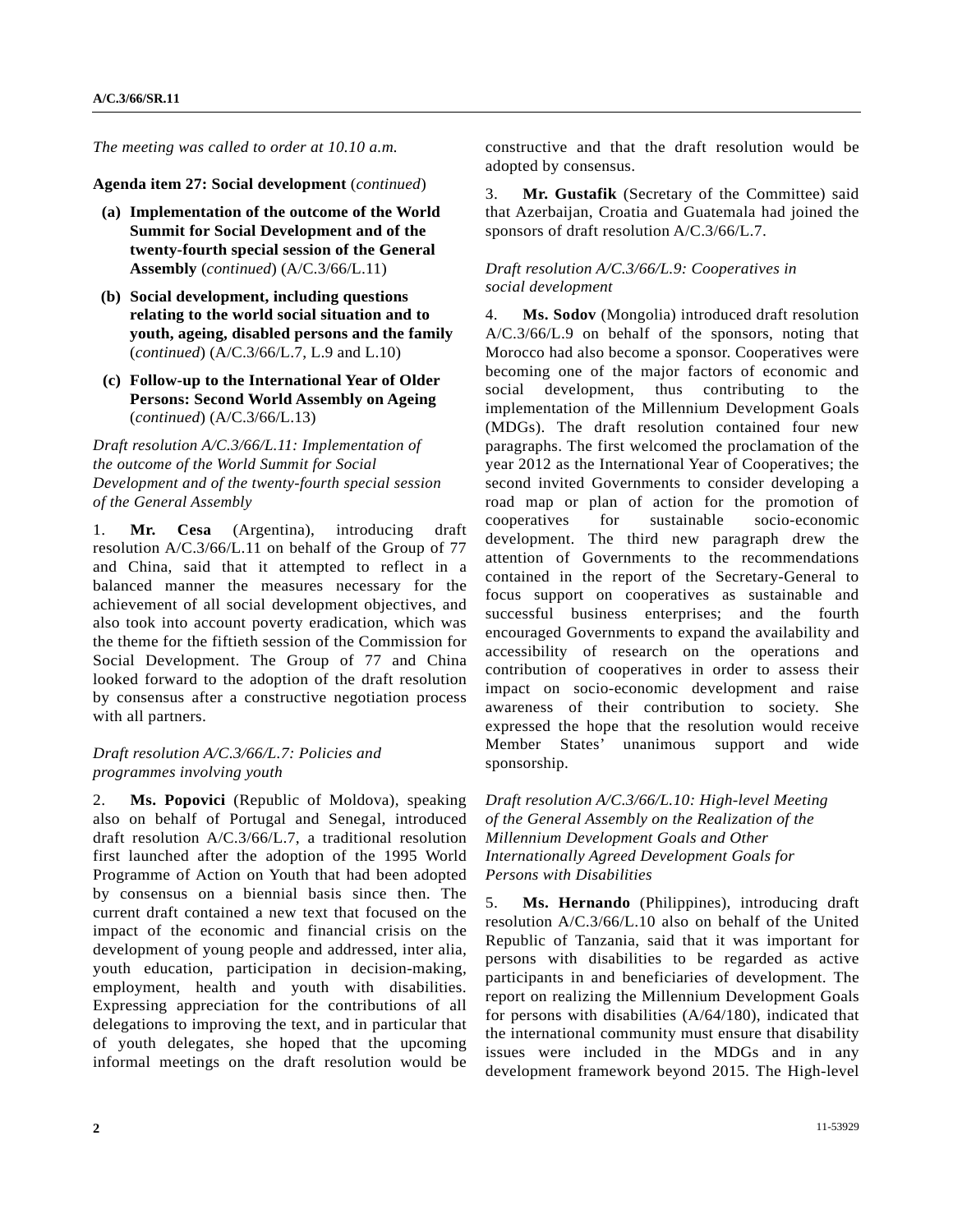Meeting of the General Assembly would provide a valuable opportunity to consider a global strategy through 2015 and beyond for mainstreaming disability in the development agenda. The sponsors were working constructively with other delegations to gather broad support for the draft resolution and looked forward to the contributions of all Member States to advancing the rights of persons with disabilities, particularly within the context of development.

#### *Draft resolution A/C.3/66/L.13: Follow-up to the Second World Assembly on Ageing*

6. **Mr. Cesa** (Argentina), introducing draft resolution A/C.3/66/L.13 on behalf of the Group of 77 and China, said that the challenges faced by older persons, such as poverty, discrimination, abuse and lack of special mechanisms and services, continued to require the immediate attention of the international community. Building on the previous year's text, the draft resolution encouraged treaty body monitoring mechanisms and special procedure mandate holders to pay more attention to the situation of older persons so as to strengthen the promotion and protection of their human rights. In order to raise awareness of the contemporary tragedy of elder abuse, the draft resolution would designate 15 June as World Elder Abuse Awareness Day. Lastly, it recognized the contribution of the open-ended working group on ageing as a much-needed platform to discuss the situation of older persons and envisaged the necessary measures for its continuation. As in previous years, the Group of 77 and China counted on the constructive engagement of all delegations in informal consultations on the draft resolution with a view to its adoption by consensus.

#### **Agenda item 28: Advancement of women** (*continued*)

- **(a) Advancement of women** (*continued*) (A/66/38, 99, 181, 212 and 215)
- **(b) Implementation of the outcome of the Fourth World Conference on Women and of the twenty-third special session of the General Assembly** (*continued*) (A/66/211)

7. **Mr. Al-Awadhi** (Yemen) said that his Government, one of the first to sign the Convention on the Elimination of All Forms of Discrimination against Women in 1984, spared no effort to promote and protect the rights of Yemeni women. Yemen had also ratified a number of international conventions on women's rights, which were enshrined in the country's constitution and in national legislation. Moreover, institutional mechanisms, such as a supreme council on women and a national commission on women, had been established to implement the legislative framework, operating alongside the Ministry of Human Rights, which attached great importance to women's rights.

8. Women's issues had been given priority in several national development plans and strategies relating to the advancement of women, economic growth and primary education, attesting to the ongoing efforts to promote and protect the rights of women. In closing, he drew attention to the violation of the fundamental rights of Arab women living under Israeli occupation, which the international community had a responsibility to bring to an end.

9. **Mr. Atabekov** (Kyrgyzstan) said that the recent awarding of the Nobel Peace Prize to three women leaders underscored the critical role that women played in promoting development, security and human rights, as articulated in Security Council resolution 1325 (2000). He called on Member States to foster the peaceful resolution of disputes by increasing the participation of women in decision-making processes. Women held many leadership roles in Kyrgyzstan, including as legislators and within the Cabinet. The country had a woman President, and women were at the head of the National Academy of Sciences, the Supreme Court and the Attorney General's Office.

10. His delegation welcomed the Secretary-General's report on improvement of the situation of women in rural areas (A/66/181) and supported its assertion that the achievement of the Millennium Development Goals depended on providing them with the means to exercise their economic rights. His Government therefore supported the planned focus on rural women's empowerment during the upcoming fiftysixth session of the Commission on the Status of Women.

11. Twenty years of economic liberalization and market reforms following the achievement of independence had led to an increase in income disparity and poverty in his country and had compelled many people, most of them women, to seek work abroad, where they often faced situations of violence, discrimination and exploitation. His Government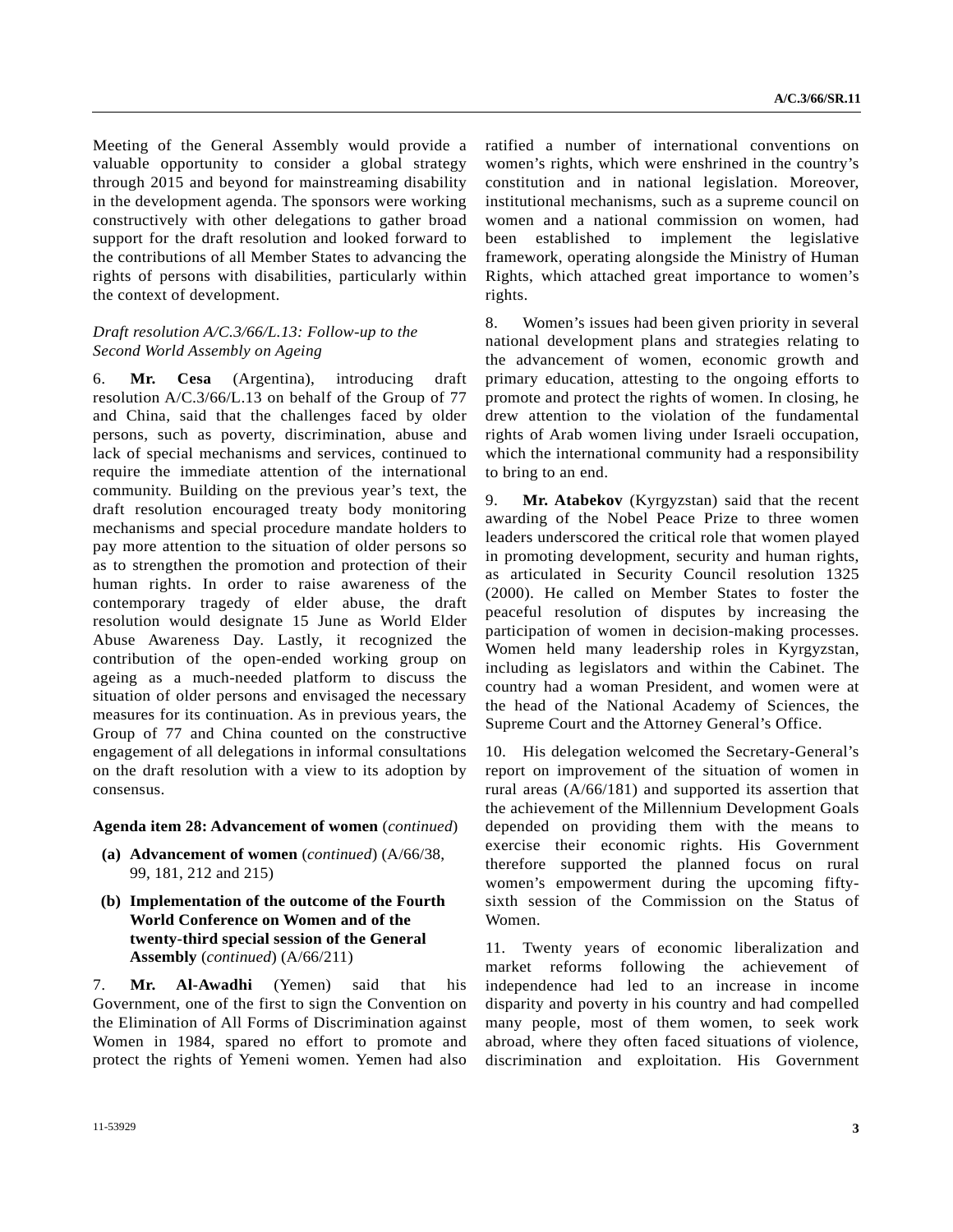welcomed the Secretary-General's report on violence against women migrant workers (A/66/212) and affirmed its will to conclude bilateral and multilateral agreements to ensure that the rights of that group were respected. He called on all Member States that had not yet done so to ratify the International Convention on the Protection of the Rights of All Migrant Workers and Members of Their Families. Lastly, his Government offered its full support to UN-Women and invited its Executive Director to visit Kyrgyzstan.

12. **Ms. Alsaleh** (Syrian Arab Republic) said that her Government had continued to work to improve the situation of Syrian women, bolstered by its strong political will to undertake comprehensive reform and build a more just society for all its citizens. Since gaining the right to vote in the early twentieth century, Syrian women had come to enjoy full equality with men, guaranteed by the Constitution, and occupy high positions in Government and all areas of public life.

13. A national strategy on reproductive health had been put in place, as had a programme aimed at improving the proficiency of woman engineers and agricultural labourers. Measures to empower rural women had been taken in the context of the project on economic empowerment and poverty reduction for women, carried out in conjunction with the United Nations Development Programme.

14. The Syrian Arab Republic was actively working to confront the challenge of liberating the Syrian Golan and to build a just and comprehensive peace in accordance with resolutions based on international legitimacy in order to end the suffering of Syrian civilians living under Israeli occupation, in particular that of Syrian women. In that regard, her delegation reiterated its demand that the Secretary-General include in his reports the painful reality and forms of violence endured by Syrian women in the occupied Golan for over four decades, which he had failed to do despite her Government's repeated requests.

15. The Syrian Arab Republic was attempting to improve the situation of women in the occupied Golan by providing its students with education grants to attend Syrian universities, having also enacted a law that hired and paid salaries for work in the mother country to teachers dismissed from their posts by the occupation authorities. Lastly, UN-Women must be given full authority to deal, through a participatory approach, with the challenges faced by women under foreign occupation, lest a failure to do so impair the legitimacy of the United Nations effort to empower women.

16. **Mr.** Mengeang **Nay** (Cambodia) said that the achievement of gender equality was largely dependent on development efforts, including the eradication of poverty. Since the adoption of the Beijing Platform for Action, which provided the major policy framework for realizing gender equality, many States had recognized the importance of women's participation in economic and political systems. The Government of Cambodia recognized women's skills and potential and had sought to increase their representation in the judiciary, government bodies at all levels and the private sector. Legislation to prevent and punish domestic violence, human trafficking and sexual exploitation was also in place. In coordination with UN-Women, a five-year plan on women's empowerment was under way, addressing the areas of education, health, economic empowerment and leadership.

17. Discrimination and violence against women were issues that went beyond individuals and had an effect on families, communities and entire societies. His Government's national development plan had integrated the reduction of violence against women as an indicator of development and had adapted the Millennium Development Goals related to gender equality to the national context. In addition, programmes had been developed to help rural women access health care, educate their children and live free from violence.

18. Beyond Government actions, the advancement of women required the mutual support and partnerships between international organizations, development partners, civil society and the private sector. The least developed countries in particular depended on global partnerships aimed at fulfilling commitments to provide official development assistance, market access, technical and financial support, and capacity-building in order to enable women's participation in socio-economic development.

19. **Mr. Osman** (Sudan) said that the strides made in empowering Sudanese women, promoting their participation and improving their situation had been no coincidence but rather the result of targeted Government policies. Under Sudanese law, women had been guaranteed equal pay for equal work since the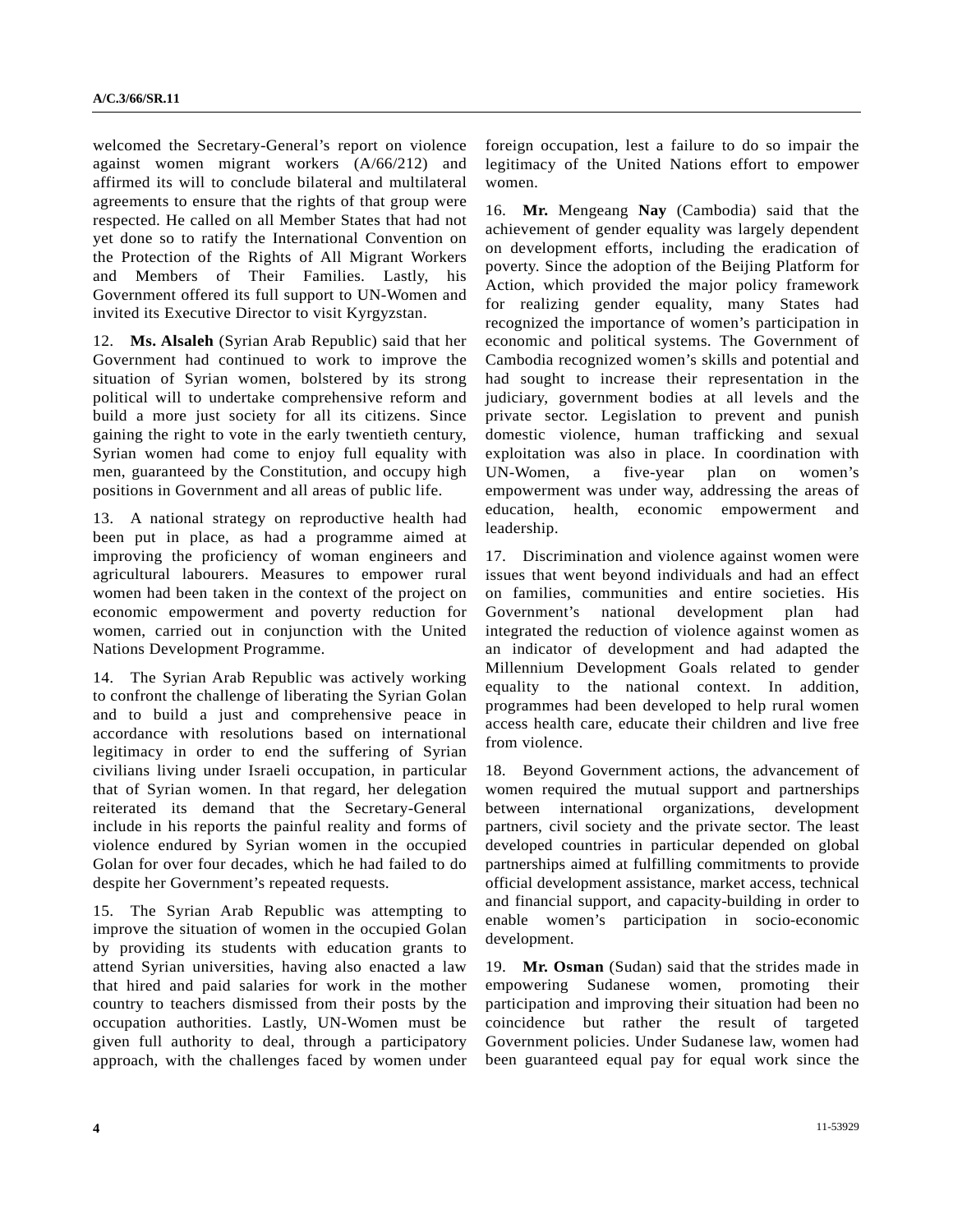1970s. Recently adopted legislation ensured their equality with men where retirement age was concerned and stipulated that 25 per cent of seats in Parliament should be held by women. For a number of decades, women in Sudan had had the right to vote and stand for public office, and a woman had been nominated candidate for president in the most recent elections.

20. The rising percentages of women's participation in all areas of public life attested to his country's pioneering role in promoting women's advancement: 28 per cent of seats in Parliament were currently held by women, as were 66 per cent of civil service posts and 45 per cent of private sector posts. Women were also prominently represented at the highest levels in the judiciary, the diplomatic service, the armed forces and the security services.

21. Rooted in its belief in women's vital role in society, his Government had adopted a national policy on women's advancement that focused on health, the environment, education, economic development, active participation in decision-making, conflict resolution, peace consolidation and preserving rights. Moreover, a number of administrative units had been established to mainstream the gender perspective in all areas of Government and federal ministries and formulate plans and strategies for the advancement of women. The Ministry of Welfare and Social Security had undertaken a project for the development of rural women in all Sudanese states, with a particular focus on the Darfur region. Measures included financing of small entrepreneurial projects, training programmes and awareness-raising campaigns on health, nutrition and women's rights.

22. A national plan to combat gender-based violence had been adopted in 2005, and a unit to combat violence against women and girls had been established under the Ministry of Justice. Furthermore, a national strategy to eradicate genital mutilation of girls had been put in place in 2008, and the Special Prosecutor had issued an official decree calling for increased support for and protection of victims of gender-based violence resulting from the outbreak of the rebellion in Darfur.

23. Recent amendments to a 1991 criminal law had inserted a provision on crimes against humanity and war crimes, and the law's provision on rape and fornication had been revised. A number of official publications addressed the need to combat impunity of

Government officials who had committed crimes against humanity and against women in particular. Government bodies were also working in cooperation with UNFPA and the United Nations Mission in the Sudan (UNMIS) to raise public awareness of the issue of violence against women in the Darfur region and nationwide, and to provide care to victims.

24. In coordination with UNMIS and the Sudanese Ministry of Health, a protocol signed with the World Health Organization (WHO) had been revised to assist rape victims and facilitate the payout of compensation due them. In that context, his delegation wished to register its unequivocal condemnation of the rape of women and girls by the rebellion in Darfur. It was also necessary to address the situation of women living under occupation in Palestine, the Golan Heights and occupied Arab territories in Lebanon, and the outrageous violations of women's rights and dignity resulting from such occupation.

25. Given the potential for the global economic crises and environmental degradation to impede women in achieving full equality and enjoyment of their rights, his delegation reiterated its rejection of unilaterally imposed economic sanctions and embargoes as policies that violated the rights of women, having a negative impact analogous to the harm done to the developing world by the debt burden. It therefore called for debt cancellation for developing countries, especially the least developed countries and post-conflict countries, along with the lifting of trade restrictions. Lastly, his Government was prepared to share its best practices in the area of domestic legislation enacted to promote the advancement of women.

26. **Ms. Barghouti** (Observer for Palestine) said that Israel's military occupation and oppressive practices against the Occupied Palestinian Territory had had severe consequences for Palestinian women, affecting not only their daily lives, but also hampering the implementation of programmes geared towards their advancement. The continued illegal seizure of land by Israel over the past year — which had involved the demolition of homes, an extension of the apartheid Wall and the detention and imprisonment of Palestinian people — had worsened the economic and social conditions in the territory. The escalating violence against Palestinian women emanating from the occupation and the continuation of armed conflict was also an issue of great concern.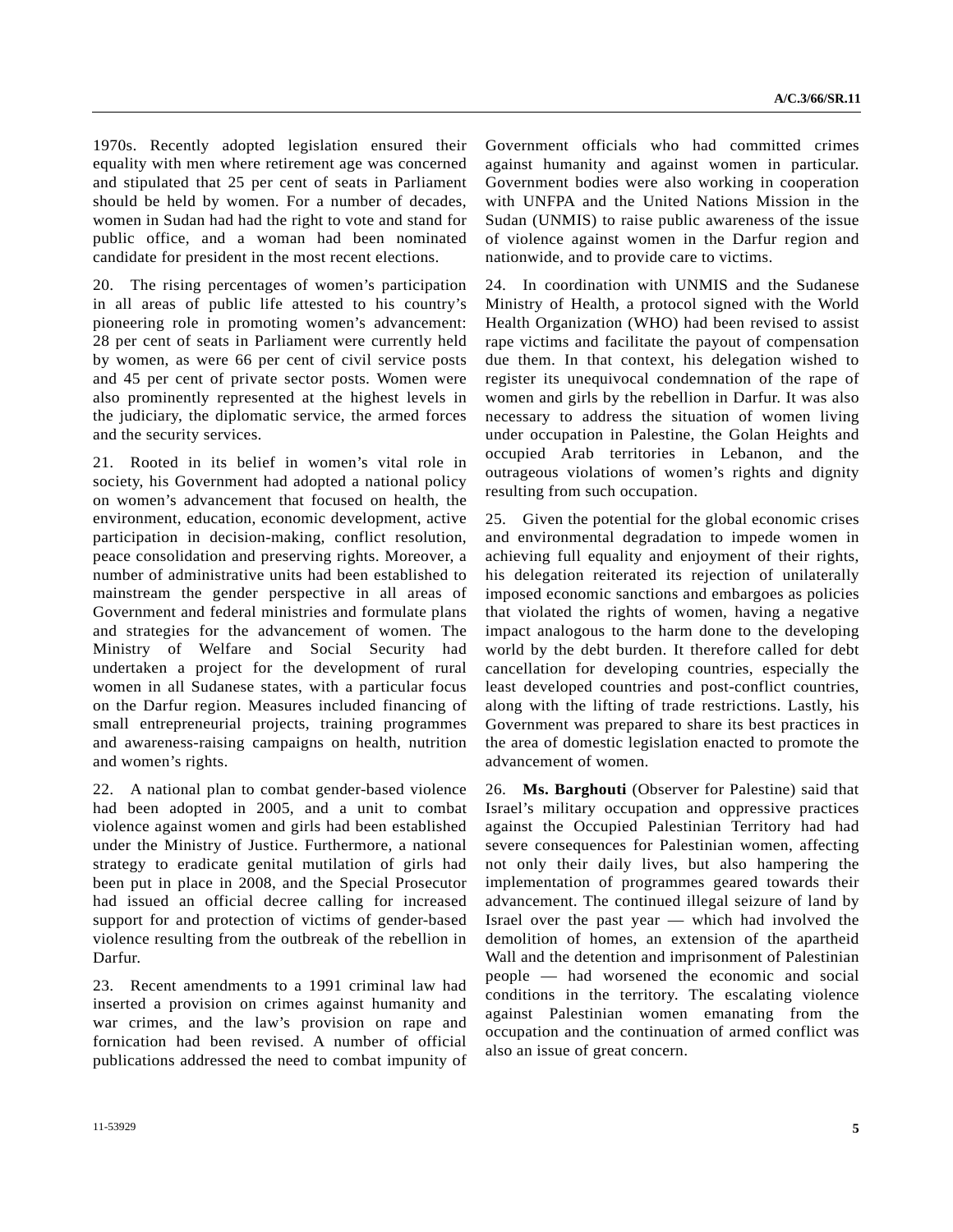27. Strengthening the role of women and eradicating all forms of discrimination against them was therefore a main pillar of the Palestinian national project. The Palestinian Cabinet had recently endorsed a nine-year plan to combat violence against women, which responded directly to the objectives of Millennium Development Goal 3. The plan, which had been developed by the Ministry of Women's Affairs in cooperation with UN-Women, approached violence against women as a development issue with broad implications for the Territory's political, social and economic systems.

28. Palestine's submission of an application for admission to membership in the United Nations on 23 September had given the Palestinian people hope for the realization of their right to self-determination and their aspirations for peace in their own sovereign State with East Jerusalem as its capital. That historical moment was also viewed as progress towards achieving the equality and empowerment of Palestinian women. It was time for the States Members of the United Nations to shoulder their responsibility in standing firm in their support of the Palestinian people and helping them to achieve their long overdue independence.

29. **Ms. Velichko** (Belarus) said that gender equality was an essential precondition for social development and one of the fundamental tasks in the realization of human rights and the attainment of social justice. Her country welcomed the Secretary-General's efforts on behalf of women, including the promotion of gender equality issues on the United Nations agenda and initiatives on ending violence against women.

30. Promoting gender issues in the international arena was in keeping with the universally recognized strategy of expanding opportunities for women and ensuring gender equality through the reform of institutions that perpetuated inequality. However, despite repeated calls by the General Assembly to include a gender perspective in all discussions, the subject continued to be inadequately reflected in resolutions addressing other matters, among them social and economic issues. The recently established United Nations body for gender issues, UN-Women, was a welcome addition to the United Nations system and would provide Governments with essential cooperation to promote the advancement of women at the local level. One of its top priorities should be to combat human trafficking, which was one of the most

serious impediments to the expansion of women's rights and opportunities.

31. Gender policies in her country were realized by providing women with the same access to education and professional training as men and by guaranteeing them the right to work and to receive commensurate remuneration. An important factor in the attainment of gender equality was the level of women's participation in the Government, with women accounting for 32 per cent of the National Assembly. In addition women were full-fledged participants in civic society, comprising 56.7 per cent of the members of social organizations. Among working women, 54.6 per cent had a higher or specialized education, providing them with a competitive advantage that allowed them to earn wages on a par with men.

32. Equal value was attached to the reproductive health of both women and men, to family planning and to support for mothers and children. Among members of the Commonwealth of Independent States (CIS), and in comparison with other Eastern European countries, her country registered the lowest maternal mortality rates. As a conscientious party to all international instruments on gender issues, Belarus was implementing the recommendations of the Committee on the Elimination of Discrimination against Women on the basis of the consideration of its seventh periodic report in January 2011. In addition, progress had been made in incorporating gender studies into the educational system, while a project planned for 2011-2013 in conjunction with the United Nations Population Fund (UNPFA) would provide technical assistance for the prevention of gender-based violence. Regrettably, some recommendations could not be accepted since they did not reflect the content of the interactive dialogue during the presentation of the report and in view of their openly politicized character, which contravened the spirit of the Convention.

33. In shaping attitudes on gender equality, the mass media and the educational system were vital. An important role was also played by gender research, and the potential of UN-Women in that regard should be explored. Finally, a greater allocation of resources was required from international and non-governmental organizations in order to redirect efforts to ensure the equality and empowerment of women.

34. **Mr. Shin** Dong Ik (Republic of Korea) said that despite the many international instruments that had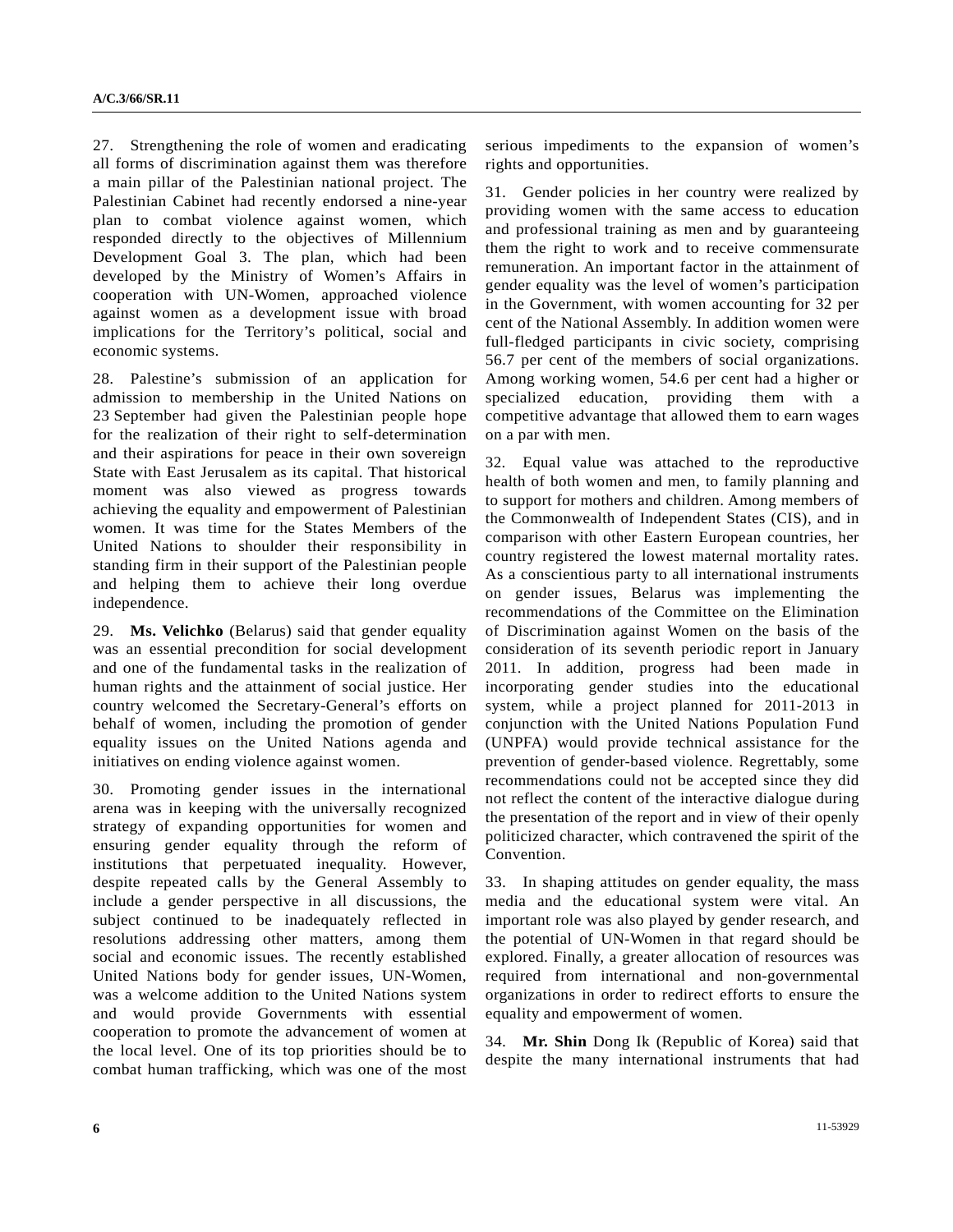brought women's rights to the top of the international agenda, gender equality remained a rhetorical notion for far too many women. The situation of women faced with multiple forms of discrimination, such as rural women, women migrant workers and women with disabilities was of particular concern. In that regard, his delegation commended the work of the Special Rapporteur on violence against women, its causes and consequences, who had promoted a more proactive and holistic approach to protecting vulnerable groups.

35. In view of the dramatic increase of migrant workers and international marriages in the Republic of Korea, his Government was striving to ensure integration of people with different cultural backgrounds into the community, with a particular focus on women migrants. Multicultural family support centres had been established to provide immigrants with vocational training. Other innovative policies included specialized emergency assistance services and counselling for women migrants.

36. Sexual violence against women during armed conflict was one of the most egregious violations of human rights and one which had been passed over in silence throughout history. His Government was deeply concerned about the increase in systematic rape of women during armed conflict. In that regard, he recalled the so-called "comfort women", who had been forced into military sexual slavery during the Second World War. Such acts constituted war crimes, and under certain circumstances, crimes against humanity.

37. His delegation urged Member States to make the utmost effort to end such crimes by protecting women and girls during armed conflict, providing effective remedies for victims and ending the impunity of offenders. It was also critical to raise public awareness of such matters, including by promoting human rights education on the issue of sexual slavery during wartime. Ensuring the accuracy of historical accounts in educational curriculums was another key means to preventing the recurrence of such violations.

38. **Mr. Mohamed** (Malaysia) said that women had actively contributed to his country's development since its independence. Significant economic progress in the last decades had been possible due to the greater participation of women in the development process. Their level of education was at an all-time high, while their participation in the labour force had increased and legislation granting them equal opportunities and respecting their rights had been adopted. Its national policy on women aimed to ensure equitable sharing in the acquisition of resources, information, opportunities and benefits of development for men and women alike.

39. Malaysia took its obligations as a signatory to the Convention on the Elimination of All Forms of Discrimination against Women and its pledges to the implementation of the Beijing Platform for Action seriously. It had made changes in its legal and institutional frameworks to protect and improve the rights of women in all areas, and had also hosted a summit gathering the world's first ladies in October 2010. That event, which his Government was prepared to host again in 2012, had provided a platform for initiatives to empower the younger generation and had highlighted the importance of investing in the holistic education and welfare of women and children.

40. His Government would also continue to adopt a holistic approach to eradicating violence against women, including by removing impunity and prosecuting perpetrators of such violence, and by protecting and rehabilitating victims. In that respect, its act on domestic violence had been reviewed and its penal code amended to further deter acts of domestic and sexual violence. He hoped that cooperation and partnership with NGOs in planning and drawing up policies on women and development in Malaysia would continue.

41. **Ms. Arias** (Peru) said that her Government attached importance to the full and effective implementation of the Beijing Declaration and Platform for Action and to the outcome of the twentythird special session of the General Assembly. States parties must fully comply with their obligations under the Convention on the Elimination of All Forms of Discrimination against Women and its Optional Protocol.

42. The Government of Peru was committed to continuing to increase social spending for women, so as to further develop strategic programmes with a gender focus, especially in the poorest areas of the country. Its Ministry for Women and Social Development would allocate more human and financial resources towards the implementation of policies for social inclusion in order, inter alia, to eliminate violence against women, the trafficking in women and girls, the feminization of poverty and HIV/AIDS. As part of her Government's policy of zero tolerance for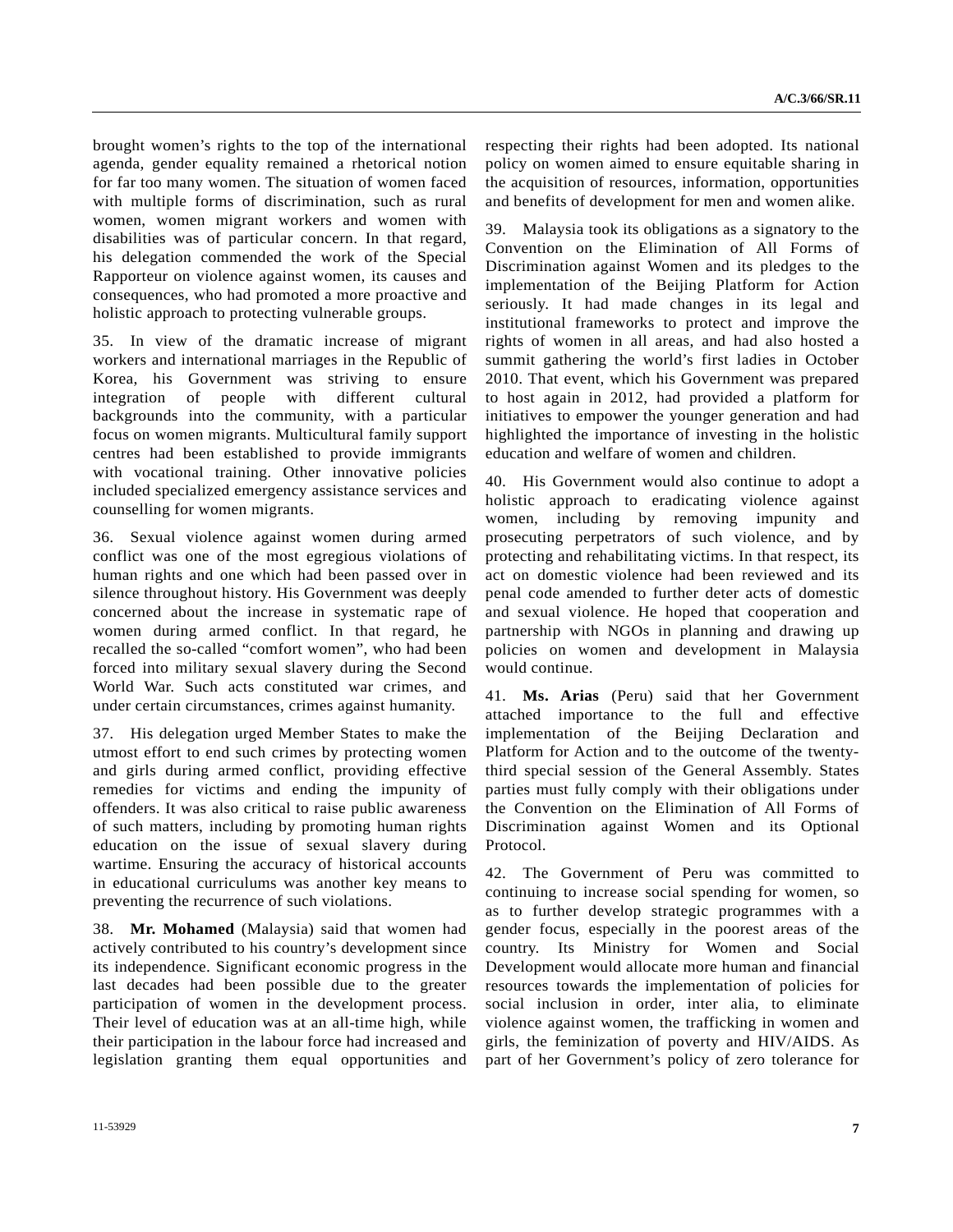domestic and sexual violence affecting women and girls in particular, a comprehensive national plan was in place which included modern legislation and services such as emergency centres for women, a dedicated hotline and a shelter for women who faced violence.

43. Peru had also set up social programmes to provide financial support to women in the country's poorest districts, with a view to improving nutrition, health care and education, and providing timely immunization and care during pregnancy. The aim had been to empower women and make them agents of development by placing them directly at the helm of the programme. Measures were being implemented to ensure equal pay for equal work and help reconcile family and work life, for example, by providing day care to children through 3 years of age, enabling mothers to participate fully in work.

44. Lastly, international and South-South cooperation and the sharing of experiences were crucial to make progress towards achieving gender equality, especially in access to education and technology and in promoting strategies for decent work. Peru was undertaking joint efforts in that regard.

45. **Ms. Hernando** (Peru), speaking as a youth delegate, said that her Government had been committed to increasing investment in education and eliminating gender inequality at all levels of formal education, in order to help girls and young women to overcome the vicious cycle of poverty and social exclusion. The gender equality gap had been bridged at all education levels in Peru, and female participation was 10 per cent higher than men's at the secondary and university levels. Nevertheless, gender inequalities remained in rural women's access to secondary and higher education.

46. The cause of such inequalities were poverty, but also gender stereotypes, which led to problems of violence against women, a social phenomenon which affected many women in Peru, particularly young women. It was thus important to address the deeply entrenched social perceptions of gender when addressing the problem of violence against women. Lastly, she called on world leaders to continue to address the issues affecting all women, and to focus in particular on the need to increase women's participation in global discussion forums. It was

important to view women as agents of change in order to improve the world situation.

47. **Ms. Djan** (Ghana) said that her Government had various administrative and legal instruments in place to promote and ensure gender equality and women's empowerment, including its Constitution and laws that were in line with international treaties such as the Protocol to the African Charter on Human and People's Rights on the Rights of Women in Africa, and the Convention on the Elimination of All Forms of Discrimination against Women. Those, together with the Beijing Declaration and Platform for Action and the outcome of the twenty-third special session of the General Assembly were guiding policy frameworks in Ghana.

48. Rural women, nearly half of whom worked in farming, were the backbone of the agricultural labour force in Ghana, generally working as subsistence farmers, small-scale entrepreneurs, unpaid care workers or casual wage labourers. As agriculture accounted for over 40 per cent of Ghana's gross domestic product (GDP) and more than half its food crop farmers were women, a wide range of measures were being undertaken to help rural women to confront the challenges posed by the global financial and economic crisis, volatile food and fuel prices and the impact of climate change, which had exacerbated poverty and inequality. Credit facilities had been extended, and technological services and management and finance skills for rural women had been improved.

49. As education was the most sustainable means to empower rural women, the Ministry of Education had set up night schools to promote their functional literacy. Grants, free school uniforms and school meal programmes had helped to significantly improve the enrolment and retention rate of rural female students, and health- and employment-related social protection policies were also in place. Public investment in sustainable infrastructures such as those transportation, water, sanitation and renewal energy were essential, and a holistic approach was needed to ensure that gender equality was integrated into national policies on food and agriculture, in particular.

50. States, civil society and international organizations must work together, inter alia, to identify new trends in rural labour markets, enhance the collection and analysis of gender-disaggregated data, place rural women at the focus of local and national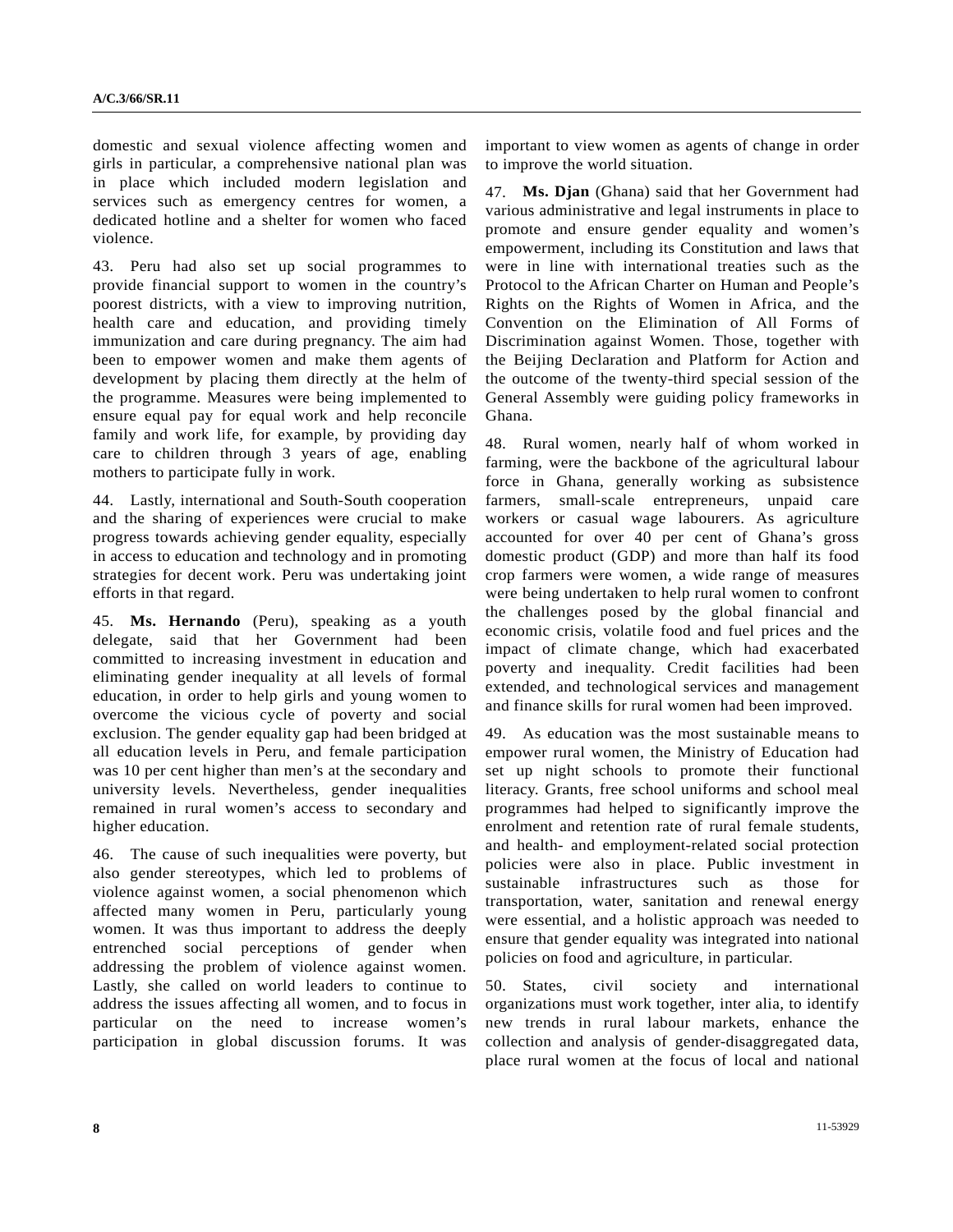job creation initiatives and build their productive capacity. Temporary special measures were needed to ensure the full and equal participation of women in decision-making and strengthen implementation of existing commitments on rural women's rights and rural development. Alternative funding should be examined and best practices shared in promoting gender equality and women's empowerment in rural areas.

51. Improving women's participation in governance and decision-making was crucial in the fight against poverty, so that their views were not excluded from policies and legislation, nor society deprived of their contribution to the formulation of national budgets and resource allocation. As a first step in that regard, Ghana was considering introducing quotas for women's participation. Implementation of gender programmes must be hastened to ensure gender equality and women's empowerment in order to achieve the Millennium Development Goals.

52. **Mr. El Farouq** (Morocco) said that the protection of the fundamental rights of women remained at the heart of recent reforms undertaken in his country to create a democratic society that respected human rights. Morocco's new constitution was a significant step in the evolution of the status of Moroccan women: it affirmed the State's commitment to eliminating discrimination based on sex, race, belief, culture, social status, or any other personal circumstances, and set out gender equality as a fundamental principle in the enjoyment of civil, political, economic, social, cultural and environmental rights. It also provided for affirmative action for women, including to ensure equal participation in local government.

53. Significant progress had been made towards achieving gender equality in recent years, such as through a review of the country's nationality and family codes, the development of national strategies to combat violence against women, and the incorporation of a gender dimension in public policy and gendersensitive budgeting, as well as in the national budget. The Government had recently notified the United Nations of its intention to withdraw its reservations to article 9, paragraph 2, and article 16 of the Convention on the Elimination of All Forms of Discrimination against Women, and it was in the final stages of adoption of the Convention's Optional Protocol, demonstrating its strengthened commitment to relevant international instruments.

54. A governmental agenda for gender equality had been adopted for the period from 2011-2015 to facilitate the integration of a gender approach in public policies. That agenda was participatory and took account of the Millennium Development Goals. In addition, the legislative elections to be held in November 2011 would reserve a quota of 60 seats in the lower house for women, and 30 seats for those under 40 years of age.

55. The prevention of violence and discrimination against women migrant workers was essential. In that respect, he welcomed the adoption by the International Labour Organization (ILO) of the Convention Concerning Decent Work for Domestic Workers and noted that his Government had started to draft legislation to regulate domestic workers and prohibit work by girls under the age of 15. Morocco would continue to step up its efforts in cooperation with relevant United Nations bodies, and endorsed the activities of UN-Women in particular.

56. **Mr. Ahmad** (Pakistan) said that, as a member of the Executive Board of UN-Women, his country had worked constructively on drafting that body's Strategic Plan towards achieving women's empowerment and advancement at all levels. Pakistan's Constitution guaranteed equal rights for all without any discrimination on the basis of caste, sex or race, and guaranteed the full participation of women in all spheres of national life. Successive governments had taken steps to promote the rights of and eliminate discrimination against women in the public and private sectors. A number of women were members of the national and provincial legislatures and occupied highlevel positions in the Cabinet, including the posts of the Speaker of the National Assembly and Foreign Minister.

57. Among the initiatives taken for women's empowerment were a strategy to reduce the feminization of poverty and end violence against women, the introduction of legislative structures to empower women, and a national plan of action based on the Beijing Platform for Action and observations made by the Committee on the Elimination of Discrimination against Women on his country's last periodic report. Pakistan had also set up a national commission on the status of women in 2000 and had adopted laws to protect women's rights, including on sexual harassment at the workplace. Programmes were in place to provide cash grants to female heads-of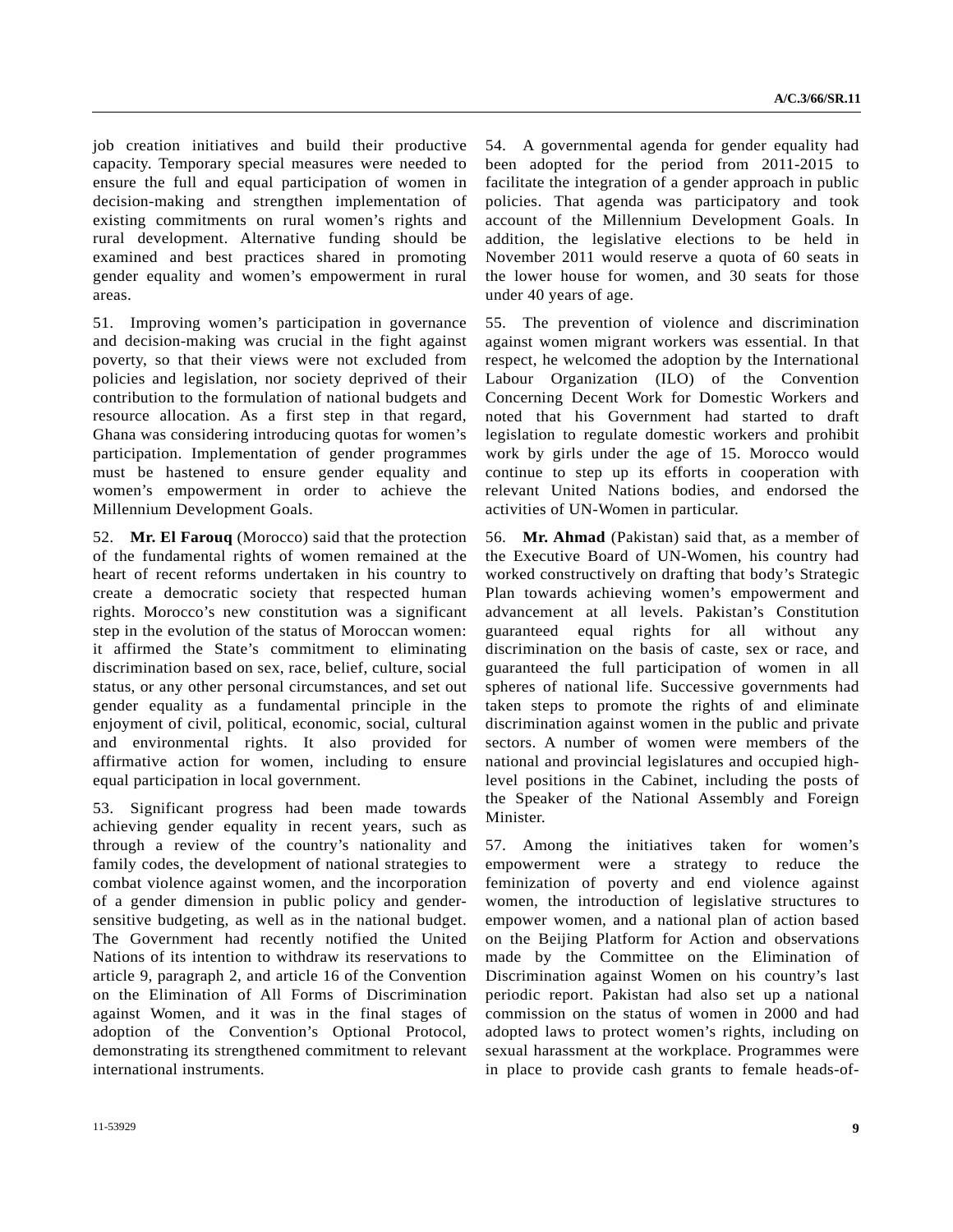household, and to grant state land to poor women tenant farmers in rural areas, where the functional literacy rate among women had improved. His Government was working together with the growing private sector, the media and the judiciary in promoting women's rights.

58. With only four years left until 2015, it was imperative to expedite efforts relating to the gender dimensions of all the MDGs to ensure their timely implementation and to bridge the gaps in the implementation of the Beijing Platform, which remained the most comprehensive global policy framework for the full realization of women's human rights. Full attention must be given to women forced to suffer the consequences of armed conflict and situations of foreign occupation, as they faced double discrimination. Their situation must be addressed by all the relevant actors of the United Nations system.

59. **Ms. De** (India), welcoming the establishment of UN-Women, said that her country had emphasized putting women on equal footing with men in all areas, not only through appropriate legislative and policy frameworks, but also by raising social awareness on gender equality and women's empowerment, and fighting deep-rooted social prejudices and stereotypes. She drew attention to India's Constitution, which provided for positive discrimination in favour of women and the adoption of measures to eliminate all forms of gender inequality, and to its national policy for the empowerment of women.

60. Political empowerment was a priority and half the local government positions were reserved for women, with more than a million elected women to those bodies. A draft law was under consideration to reserve 33 per cent of the seats in Parliament and state legislatures for women, while the positions of President, speaker of the lower house and other high national positions were already filled by women. The role of women as agents of sustained socio-economic growth and change had been recognized, for example, in the country's five-year plans for economic development. Proposals on gender empowerment had been incorporated in the last few plans, and gender had been made a cross-cutting theme in all development plans. Also, a committee was in place to ensure that laws passed by Parliament were gender-sensitive.

61. A number of education and health initiatives had been carried out to improve women's access in both areas: the literacy rate among women had been increased, free education was provided for girls from 6 to 14 years of age, and health-care support was being provided to all villages, focusing on maternal and children's health in particular. Legislation targeting domestic violence and trafficking in women and girls had been strengthened, with a multidimensional, victim-centred approach taken to the latter problem. India was fully committed to the implementation of the Beijing Declaration and Platform for Action.

62. **Mr. Emvula** (Namibia) said that his country had made concerted efforts with regional and international partners in promoting gender equality and the advancement of women. His Government had enacted legislation, undertaken legal reforms, and developed numerous policies and programmes in that regard, addressing gender inequalities and redressing issues of economic and social injustice from discriminatory cultural practices and historical imbalances.

63. A national gender plan of action and procedures for its monitoring and evaluation had been drawn up, outlining specific strategies and indicators and defining the roles of stakeholders and the policy objectives and resources needed. His Government had also launched programmes to help, train and mentor women in management and fund small- and medium-sized enterprises to improve their living standards. In view of the increase in gender-based violence, which undermined the dignity of women and affected their ability to contribute to development, the Government had laws on affirmative action and the family in place and had established women and child protection units throughout the country.

64. Namibia had a high female school-enrolment rate, with more females than males completing primary and secondary school. Despite the progress made, however, gender disparities persisted in all sectors. To address that, the country's Ministry of Gender Equality and Child Welfare, with support from the United Nations Development Programme (UNDP), had embarked on a gender-responsive budgeting exercise in the agriculture, water and forestry, education, health and social services sectors to ensure that Government resources were used to meet the needs of the poorest and most vulnerable women and girls.

65. **Mr. Khan** (Indonesia) said that his country remained committed to strengthened policies and strategies to ensure that women were accorded their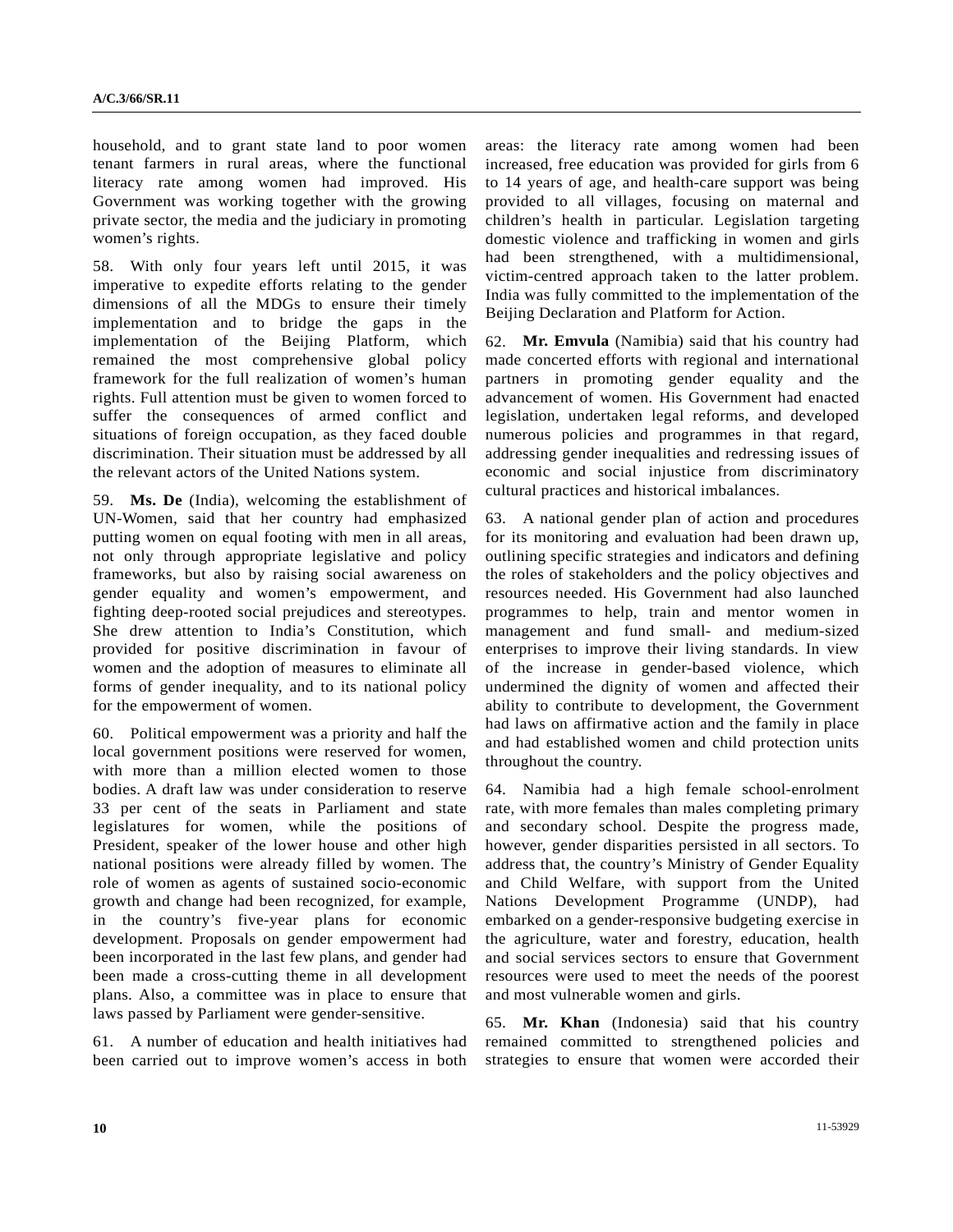fair share of economic benefits. Steps were being taken to facilitate women's access to capital and the market, and a programme was in place to support the construction of economic and social infrastructure in communities to give women entrepreneurs access to training and other economic resources. Targeted education programmes for women were also in place to address stigmatization as to the employability of women, and a law had been issued to guarantee equal opportunity employment and treatment by employers, while gender-sensitive policies sought to safeguard women workers' reproductive rights and promote equal rights and responsibilities for men and women workers.

66. Massive labour migration was an issue that must be urgently addressed. Specifically, efforts should be made to ensure that the benefits of globalization were shared fairly by migrant workers. As a country of origin, Indonesia had taken institutional, administrative and legal steps to protect and empower its migrant workers and had developed arrangements with host countries to ensure that the rights of those workers were protected. Countries of destination, for their part, must continue to fulfil their commitment to implementing the international human rights of women and women migrant workers.

67. Development policies must enable women to participate in democratic governance. Having had a woman President and with more than 18 per cent of the seats in its national legislature currently occupied by women, Indonesia had proved that democracy and women's rights could thrive in a Muslim society. UN-Women played an important role in providing support to national partners on the basis of national priorities and should continue its efforts to mainstream a gender perspective in all social, economic and environmental forums.

68. **Ms. Liphoto** (Lesotho) said that the empowerment and equality of women were among the top priorities of Lesotho, which had made significant strides towards eliminating violence against women, providing them with quality education and increasing their participation in decision-making. Her Government had had significant achievements in that regard, including through the enactment of legislation to promote gender parity and eliminate all forms of discrimination against women.

69. To help rural women overcome the range of challenges that they faced owing, inter alia, to the rise

in food prices and the effects of climate change, her Government had launched awareness-raising campaigns to help improve their economic and social well-being and, in partnership with civil society organizations, had provided technical and financial assistance to help them carry out the agricultural projects that they had organized or their work as rural health-care providers. As a measure to implement the Protocol to Prevent, Suppress and Punish Trafficking in Persons, Especially Women and Children, her Government had enacted an anti-trafficking law in 2011 which focused on women and children. In partnership with civil society, it had educated communities on that scourge and established a shelter for victims, which provided counselling and training.

70. As the HIV/AIDS pandemic remained one of her country's main development challenges, with women and girls being the most vulnerable, the Government continued to implement international, national, regional and subregional instruments to combat that phenomenon, including through a national strategic plan for 2011-2016, based on the principles of gender equality and the advancement of women's rights. Lesotho had submitted its combined report on the implementation of the Convention on the Elimination of All Forms of Discrimination against Women, which showed its resolve to fulfil its international human rights obligations. Lastly, as a founding member of the UN-Women's Executive Board, she appealed to Member States to provide that body with the needed financial support.

71. **Mr. Noziri** (Tajikistan) said that ensuring gender equality was an important area in its State policy and public structure activities. Public awareness had been raised on matters such as women's equality, their representation in governance bodies, the school enrolment of girls and domestic violence. His Government had a number of initiatives in place to enhance the role and status of women, including through a specific action plan to that end, a presidential decree and a law for gender equality and equal opportunities in public service and the social and economic sphere. One programme specifically aimed to increase the representation of women leaders in Government agencies; and their representation in the legislative, executive and judicial branches had already reached 30 per cent. A draft law to counter domestic violence was currently under consideration, and the marriage age had been raised from 17 to 18 years of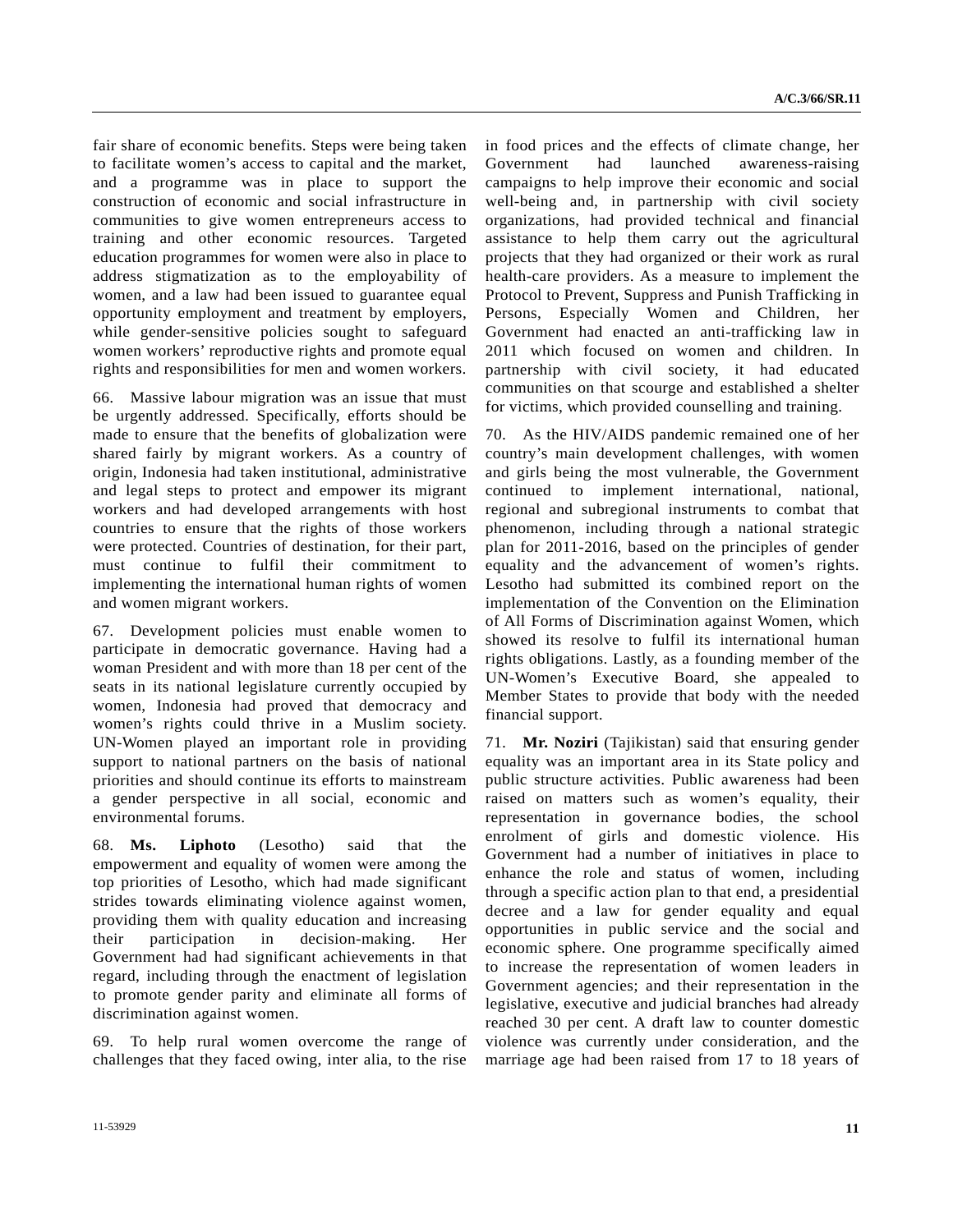age. The access and participation of women and girls in all areas of education, training, science and technology was a priority.

72. Despite those efforts, issues like the feminization of poverty and high rates of maternal and infant mortality remained of concern in Tajikistan, as were issues affecting the family, such as the increase in the divorce rate, early marriages, and the problems faced by the families of migrant workers. Resources, awareness-raising and other practical measures were needed to provide a legal basis for the protection of women's rights in the country. In order to overcome the remaining economic, political, cultural and other barriers to gender equality, the support of the international community was needed, first and foremost in the area of education.

73. **Ms. Ramosepele** (South Africa) welcomed the establishment of UN-Women and said that its close collaboration with the Commission on the Status of Women would enhance the mainstreaming of a gender perspective throughout the United Nations system. Women's positive role as agents of change in society was especially evident among women emerging from conflict situations, who demonstrated great resolve for reconciliation and national cohesion during peacebuilding processes. Nevertheless, the needs of those women continued to be overlooked in peace agreements, at donor conferences and in post-conflict legal reform, a situation that needed to be rectified. Their involvement in those processes should be encouraged, including as mediators, and good practices for increasing their participation from local to international levels in conflict resolution and peacebuilding must be more widely disseminated and consistently implemented.

74. Women also needed to play an active role in discussions on climate change, as they were the most affected and had to ensure the daily welfare of children and the aged. In that regard, she urged the United Nations system to enhance programmes for the advancement of rural women, women living with disabilities and indigenous women. The South African Government had initiated collaborative efforts with business and social partners to design mechanisms to retain jobs and mitigate the impact of an economic downturn. The effective involvement of and benefits for women in that respect must be ensured.

75. Her Government accorded high priority to poverty eradication, the creation of decent work, fostering investment and promoting a more inclusive economy, and had mainstreamed a gender perspective into its main priorities, which included ensuring access to quality health care and education and crime prevention and response. In spite of the Government's long-standing efforts to build an inclusive and socially cohesive, democratic society, women still faced major challenges of underdevelopment and were subjected to various forms of discrimination, abuse and violence. South Africa would continue to strive for the empowerment of women, including through the drafting of a law on gender equality which would be submitted to Cabinet for approval by early 2012.

76. **Mr. Chipaziwa** (Zimbabwe) said that ensuring gender equality and the empowerment of women were a priority among the MDGs that his Government was striving to achieve, as it sought to incorporate a gender perspective in most of its development programmes, in accordance with the Beijing Declaration and Platform for Action and the outcomes of the twenty-third special session of the General Assembly. In spite of difficult conditions in his country, the Government had continued to deploy much of its own resources, for example towards implementing a number of national legal and international instruments, including through the adoption of a national gender policy which provided an institutional framework for gender mainstreaming.

77. Zimbabwe's combined report would be considered by the Committee on the Elimination of Discrimination against Women in 2012. Despite its efforts, however, inequalities remained, including in the persistence of gender stereotypes, violence against women, women's underrepresentation in decisionmaking processes and the unequal distribution of unpaid work between women and men. A massive scaling up of policies was needed to improve the situation, and women's economic empowerment was also critical.

78. He highlighted the particular vulnerabilities of women living in rural areas, women infected or affected by HIV and women migrant workers, who faced multiple challenges and more discrimination. His Government also remained committed to learning from and sharing best practices on ways to enhance the situation of women with disabilities. It was cooperating with all countries and stakeholders in combating